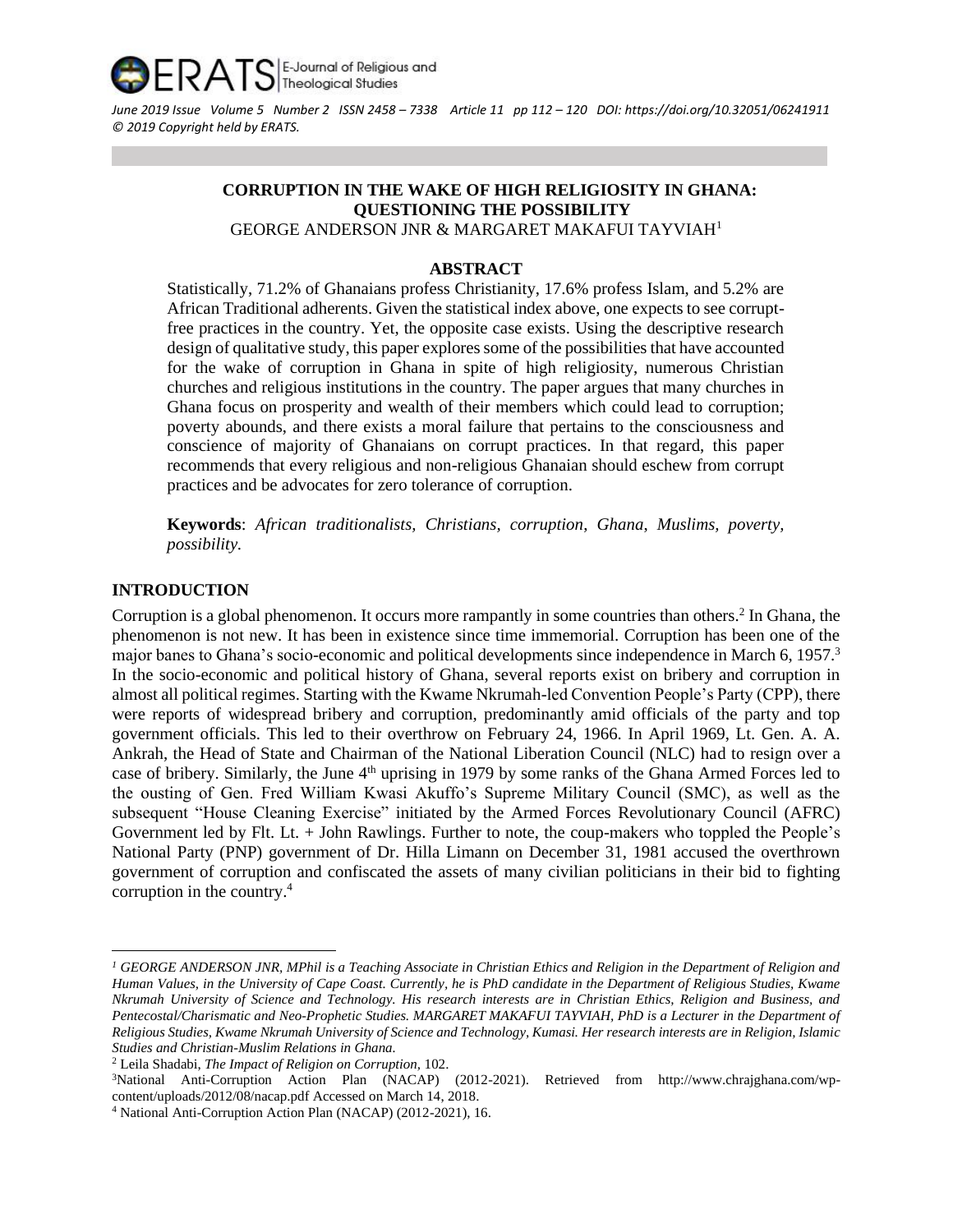#### *ERATS June 2019 Issue - Volume 5 Number 2*

In the year 2000, Ghana Governance and Corruption Survey of the Centre for Democracy and Development (CDD-Ghana) revealed that 75% of the households surveyed regarded corruption as a serious national problem while 86% saw it as a major problem in the public sector. The results of the Transparency International Barometer Survey also showed that 42% of all households in Ghana paid bribe in the previous year for one reason or the other. Reports on the State of Corruption in Ghana issued annually by CHRAJ, and African Peer Review Mechanism (APRM) Report of the year 2005 have also shown that corruption is the most worrying obstacle to Ghana's development.<sup>5</sup>

Away from corruption, scholars such as Kofi Asare Opoku and Kofi Abrefa Busia<sup>6</sup> have contended that in time past in many African societies including Ghana, traditional religion served as 'police officer' responsible for checking and whittling the morals of members of the society. In other words, traditional religion boosted social controls such as taboos, curse and banishment. These controls instilled fear in many society members and deterred them from engaging in corrupt practices in the society. This solidified trust, confidence, unity among society members; and ensured society development. However, it appears that the present roles of traditional religion appear to be somewhat absent as it were in the past. Wraith and Simpkins as cited by Edet J. Tom, and Patrick O. Bamgboye,<sup>7</sup> attribute this absence to the arrival of foreign religions such as Christianity and Islam in Africa and its negative influence on the indigenous religion of Africa. For them, Christianity and Islam vehemently demonised and condemned most of Africa's cultural and religious values and practices that served as the moral rudiments responsible for shaping the behaviour of people in traditional African societies against corrupt practices.

Constitutionally, Ghana is a secular state, yet the country is characterised by 71.2% of Christians, 17.6% Muslims and 5.2% Traditional believers<sup>8</sup>. Moreover, religion reflects in almost every facet of the country's endeavours<sup>9</sup>. Given such a statistical index, one expects to see corrupt-free practices in the various sectors and engagements in the country. In other words, the moral values Christianity, Islam, and African Traditional Religion (ATR) inculcate into their adherents are expected to have a significant positive influence on the moral consciousness and conscience of Ghanaians in their interactions with corrupt practices. Yet, the opposite case exists. Presently, corrupt practices such as; bribery, nepotism, theft, and financial embezzlement reflect in almost every aspect and sector of Ghana. Mention can be made of the judiciary, security and police service, teaching and employment sector, and even in the churches, mosques, and shrines. This situation raises the question: what could be the possible reason(s) that have accounted for the wake of corruption in Ghana, despite the numerous Christian churches and other religious institutions in the country?

Methodologically, the paper was approached qualitatively. It used the descriptive design of research. Regarding descriptive research, Cartik R. Kothari has observed that the research design describes the state of affairs of a phenomenon.<sup>10</sup> As such, the design helped to focus on a phenomenon under study in order to provide its holistic description. The paper relied on secondary sources of data as its unit of analysis. In that regard, data were sourced from literature on surveys, reports on corrupt practices perpetrated by civil servants, and the activities of Pentecostal/Charismatic and Neo-Prophetic churches in Ghana for analysis. The paper is structured into five sections. The first section is the introduction; the second defines the terms, corruption and religion. The third section reviews literature, the fourth section answers the question of the possibility for the wake of corruption in Ghana; and the final section concludes and makes recommendation. This paper is significant because it contributes to the debate on religion and corruption both locally and internationally.

<sup>5</sup> National Anti-Corruption Action Plan (NACAP) (2012-2021), 16.

<sup>6</sup> Kofi Asare Opoku, *West African Traditional Religion*,155; for further reading see, Kofi Abrefa Busia, *The Position of the Chief in the Modern Political System of Ashanti,* chapters 4 and 7.

<sup>7</sup> Wraith and Simpkins as cited by Edet J. Tom, and Patrick O. Bamgboye, "The Role of Religion in Combating Corruption: The Nigerian Experience." *International Journal of Social Sciences*, 11, 2, (April –June, 2017): 138.

<sup>8</sup> Ghana Statistical Service, 2010 *Population and Housing Census,* 6.

<sup>9</sup> Jessica Naa Ahiney Boifio, *"The Battle is the Lord's"*, 1-2; Kofi Asare Opoku, *West African Traditional Religion*, 152.

<sup>10</sup> Cartik R. Kothari. *Research Methodology*, 2.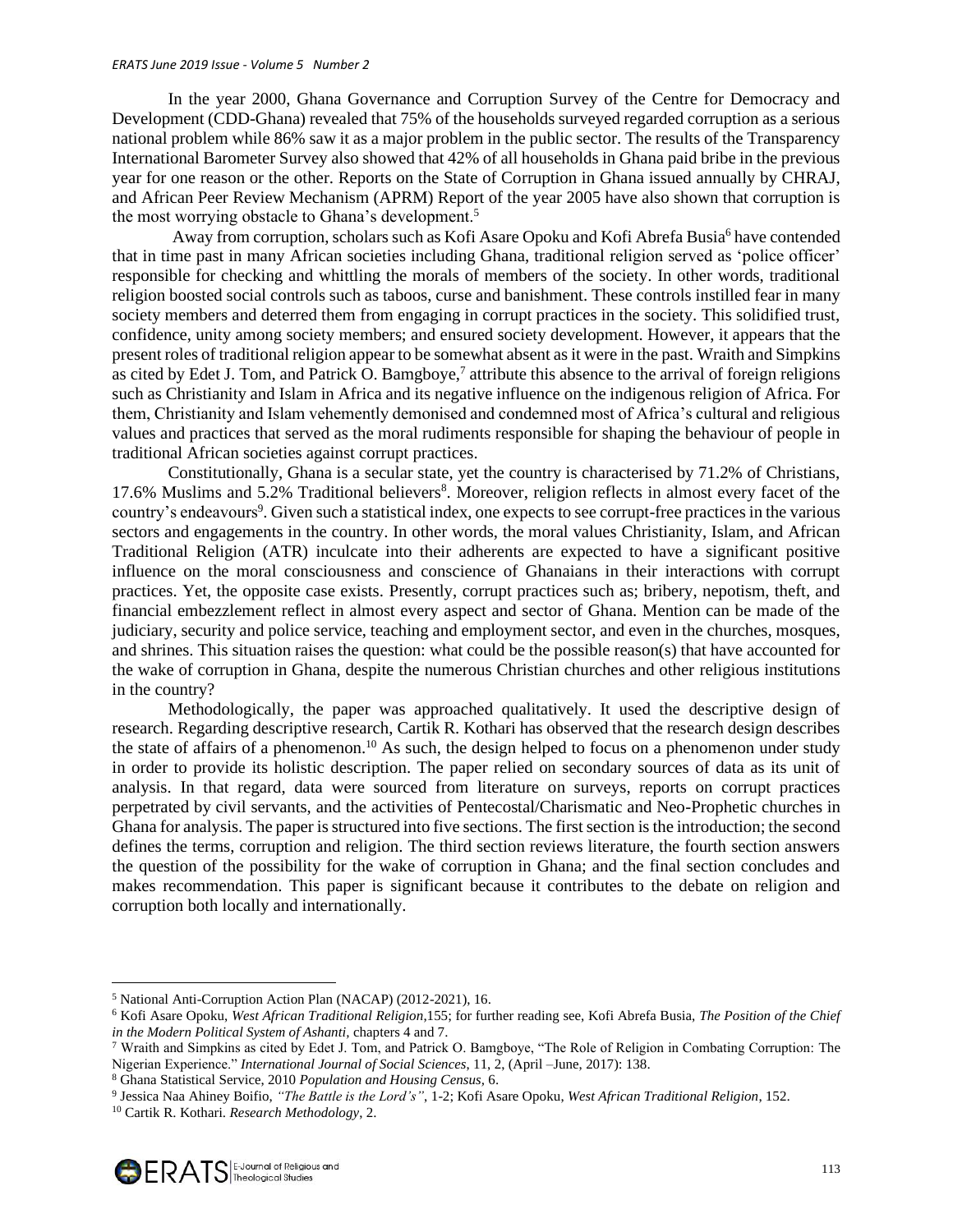### **Corruption**

*"O my people give full measure and full weight with equity and defraud not people of their things and commit not inequity in the earth causing disorder" (Qur'an 11: 85).*<sup>11</sup>

"*Take no part in the unfruitful works of darkness, but instead expose them*." (Ephesians 5:11)

Corruption is socio-religio-cultural and anthropological phenomenon. It is part of every human endeavour. It is also a broad term that labels a host of illicit practices such as: police extortions, kickbacks for awarding contracts and procurement, fraud in quality control, judiciary partiality, and favours in exchange for confidential information or appointments.<sup>12</sup> The World Bank<sup>13</sup> and scholars such as Paul Gifford;<sup>14</sup> Kempe R. Hope;<sup>15</sup> and Michael P. Todaro and Stephen C. Smith<sup>16</sup> for instance, have defined corruption as the abuse of public trust for private gain. One weakness in this definition is that it depicts the act of 'bribery' as explicated by the Black's Law Dictionary, but not corruption. In a more inclusive perspective, Christoph Stückelberger depicts corruption as the abuse of public or private power for personal interests.<sup>17</sup> This definition closely ties in with the conceptual understanding of corruption in this paper. In this paper, by corruption, we mean the unauthorised use and misuse of either private or public resources by an individual or a group of persons towards personal or group benefit.

Corruption comes in two major types: active and passive. Corruption is active when the act is committed intentionally. This is the offering, or giving, directly or indirectly, of any undue advantage to an individual for himself/herself or for someone else, for him/her or refraining one from acting in the exercise of its functions. Corruption is passive when the act is not committed intentionally. This is done for one of these agents from soliciting or receiving, directly or indirectly, of any undue advantage for himself/herself or someone else or to accept the offer or promise to perform or refrain from acting in the exercise of its functions.<sup>18</sup> These types of corruption according to their constituent material can take many forms. For example, bribery, embezzlement, misappropriation of public monies, fraud, conflict of interest and abuse of office, abuse of the procurement processes, illegal acquisition of State lands and cyber fraud, among others.

#### **Religion**

Religion is very difficult to define.<sup>19</sup> One probable reason Victor S. Gedzi has provided for this difficulty is that 'religion' is a complex, controversial and multifaceted concept which defies one universally accepted definition.<sup>20</sup> Irrespective of the difficulty of having a universally accepted definition, the author argued that one may define it to meet a specific conceptual design. Robert Crawford also maintains that most scholars either narrowly or broadly define religion.<sup>21</sup> Besides, religion leans itself to both empirical and nonempirical aspects and the latter is very difficult to delineate.

In fact, the interest of this paper does not lie in joining the over centuries debate on defining religion. However, religion can be defined as the beliefs and its associated practices a person or group of people attach to a divine entity that provides them with their expectations in life. By religion in this paper, we specifically refer to Christianity as expressed by Pentecostal/Charismatic and Neo-Prophetic churches in

<sup>17</sup> Christoph Stückelberger, *Continue Fighting Corruption*, 6.

<sup>21</sup> Robert Crawford, *What is Religion?* 6.



<sup>11</sup> Qur'an 11: 85.

<sup>&</sup>lt;sup>12</sup> Ennin Paul Saa-Dade, The Role of Religious Institutions in Governance in Africa, 43.

<sup>13</sup> World Bank, *Helping Countries Combat Corruption: The Role of the World Bank*. World Bank: Washington DC. (1997).

<sup>14</sup> Paul Gifford, *African Christianity: Its Public Role*. London: Hurst & Co. (1998).

<sup>15</sup> Kempe R. Hope, Corruption and Development in Africa. In K.R. Hope & B. Chikulo (Eds), *Corruption and Development in Africa: Lessons from Country Case Studies*. New York: St. Martin's Press. (2000): 17-39.

<sup>16</sup> Michael P. Todaro, and Stephen C. Smith, *Economic Development,* (9th ed.). Pearson, Addison-Wesley: Boston, (2006).

<sup>&</sup>lt;sup>18</sup> GRECO, « Questionnaire sur les incriminations prévues par la Convention sur la corruption » (STE 173), son Protocole additionnel (STE 191) et le Principe directeur 2 (PDC ») adopté par le GRECO lors de sa 29 ème réunion plénière (Strasbourg, 19- 23 Juin 2006).

<sup>19</sup> George Anderson Jnr., *Religion and Morality in Ghana,*167.

<sup>20</sup> Victor S. Gedzi, *Principles and Practices of Dispute Resolution in Ghana,* 49.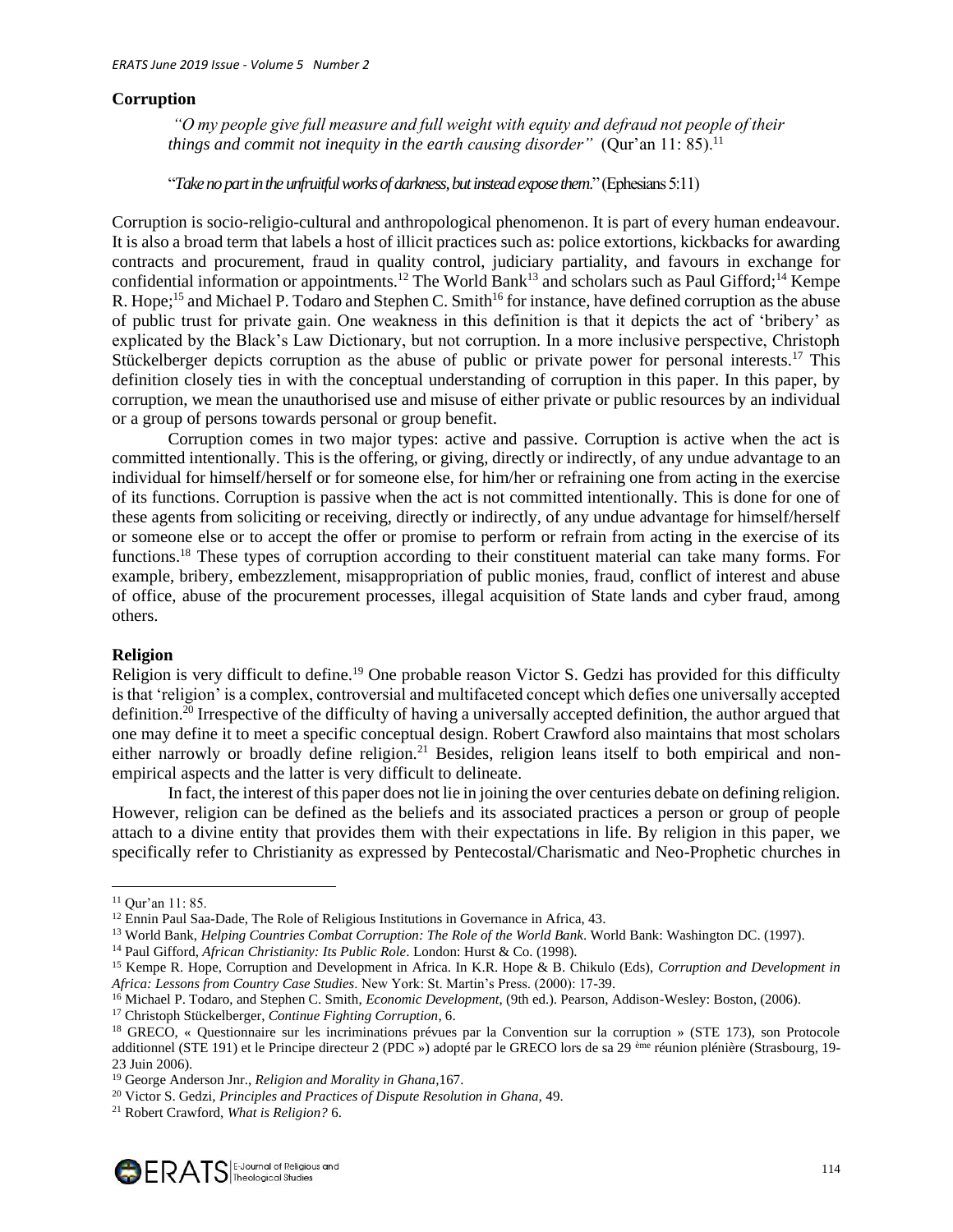Ghana. Christianity as a religion and the strands of Christian churches selected by the authors are relevant to this study because they dominate Ghana's religious statistical index and religious market. Moreover, their teachings appeal to; and have influence on the lives of majority of Ghanaian religious consumers. Hence, using Christianity and the selected genre of churches as sample case study to make our arguments in this paper may not be out of place.

#### **Literature Review**

As already indicated, dialogue on religion and corruption are not new. Many scholars, private, and governmental institutions have researched, and made recommendations on these two controversial concepts. In the paragraphs that follow, we review works on religion and corruption. This exercise is important because it gives an overview of existing literature on the subject matter, thus providing a justification for the scope of the paper.

Scholars such as William Agbodohu, and Ransford Q. Churchill<sup>22</sup> have discussed the causes and consequences of corruption in Ghana. Their discussion was contextualised in a least developed country with considerable regulation and central direction. As part of their focus, the authors touched on the supply side of bribery and its international dimensions, hence showing how to address the corruption issue. Their finding was that corruption is a symptom of deep-seated and fundamental economic, political and institutional weaknesses and shortcomings in a country. In that respect, William Agbodohu, and Ransford Q. Churchill suggested that undertaking reforms (both economic and political) by reducing institutional weaknesses offer the best hope to overcome corruption.

In their article, *The Role of Religion in Combating Corruption: The Nigerian Experience*, Edet J. Tom, and Patrick O. Bamgboye examined the role of religion in combating corruption in Nigeria.<sup>23</sup> The authors observed that irrespective of the fact that a vast majority of Nigerians are religious faithful and belong to religions that do not condone corruption, corruption is predominant in the country. Premised on the observation above, the authors delved into the different hypothesis about the origin, and factors that account for the ubiquity of corruption in Nigeria. Based on their reviews and findings, they held the position that religion should not be lax in its operations. Sanctions should be meted out to perpetrators of corruption by the leaders of the various religions. Edet J. Tom, and Patrick O. Bamgboye recommended that religious faithfuls must live by precept.

Leila Shadabi contributed to the discussion above by investigating the effect of religion on corruption.<sup>24</sup> This author explored the impact of government-imposed religion on corruption as a robustness check. The author dwelt on data from 174 countries in the year 2010 including all of the economic and noneconomic control variables in their cross-sectional estimations. Leila Shadabi discovered that although in some previous studies on religion and corruption, religion was a factor in increasing corruption, in her case; Islam and Christianity has no significant effect on corruption. This means, religion does not increase corruption. Besides, religion is an internal barrier for avoiding bad actions but the orders of religion are not enough for avoiding corruption. She recommended that attention needs to be focused on other cultural factors like media for improving anti-corruption programs.

In his thesis, *Christian Identity and the Fight against Corruption: Reflection on the need of a Diaconal Approach in the Eradication of Corruption in Cameroon,* Leonard Wobilla Shwei explored why there is the need for the Roman Catholic Church in Cameroon to address the issue of corruption at the economic, political, and moral levels.<sup>25</sup> The author's motivation was premised on the fact that majority of Cameroonians live in abject poverty and they suffer directly or indirectly from corruption. The author attributed the fast growing rate of corruption in Cameroon to foreign bodies. For him, the only way to eradicate corruption is the application of *Diakonia* which he explains as the concern and extension of God's

<sup>22</sup> William Agbodohu, and Ransford Q. Churchill, Corruption in Ghana: Causes, Consequences and Cures. *International Journal of Economics, Finance and Management Sciences,* 2, 1, (2014): 92-102.

<sup>23</sup> Edet J. Tom, and Patrick O. Bamgboye, The Role of Religion in Combating Corruption: The Nigerian Experience. *International Journal of Social Sciences.* 11, 2, (2017): 128-142.

<sup>24</sup> Leila Shadabi, The Impact of Religion on Corruption. *The Journal of Business Inquiry,* 12, (2013): 102−117.

<sup>25</sup> Wobilla Shwei, *Christian Identity and the Fight against Corruption: Reflection on the need of a Diaconal Approach in the Eradication of Corruption in Cameroon,* Leonard Wobilla Shwei, (2013).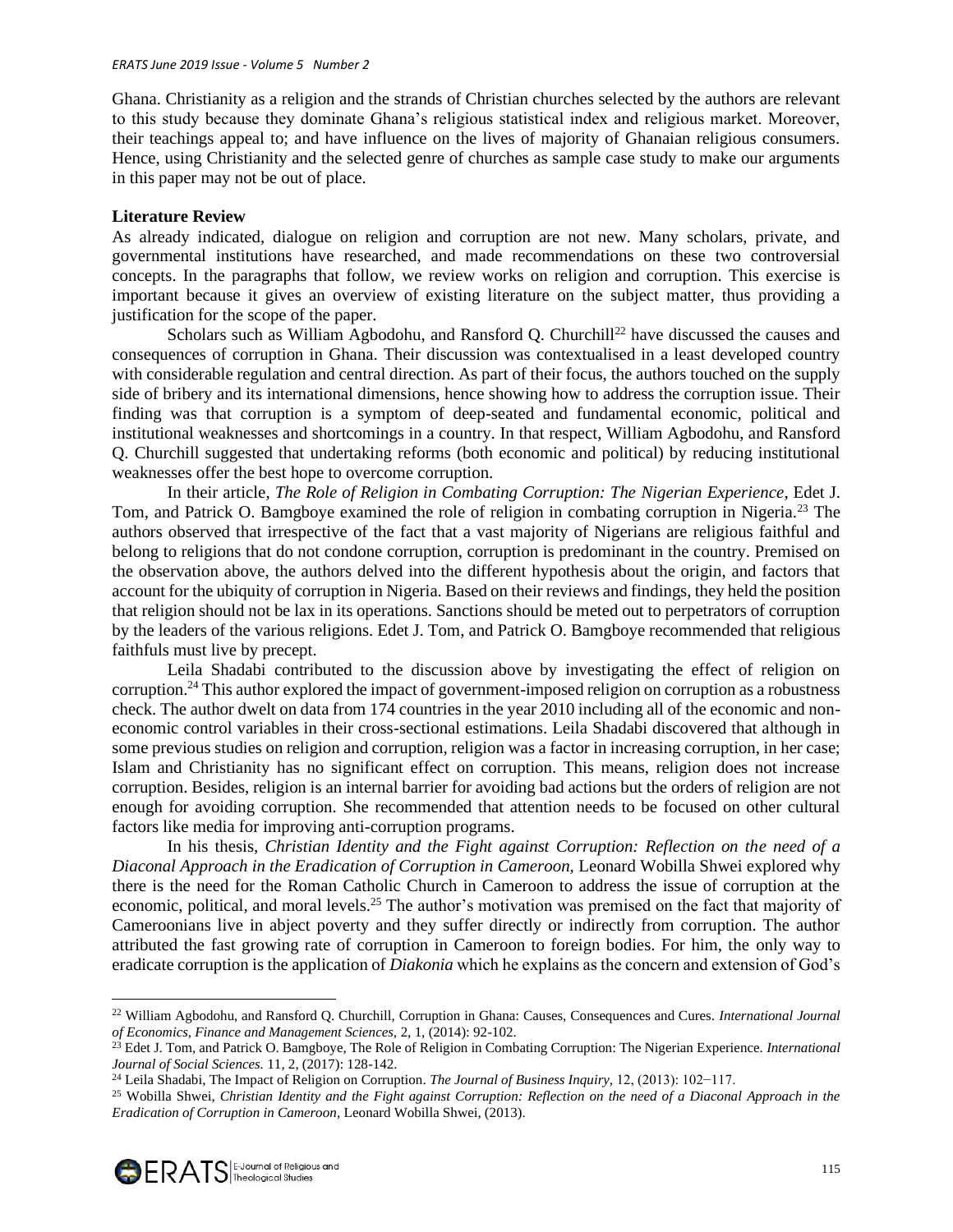love to one who is suffering. Leonard W. Shwei suggested that the school curriculum should be structured in a way that will be geared towards educating students about the need to be corrupt-free citizens.

James M. Leaman on his part examined the causal links and relationship between religion, spirituality, corruption, and development.<sup>26</sup> Thus, he analysed the interaction of spirituality and religion on public sector corruption, while also contributing to the differentiation between the two concepts. His findings were that religion has a direct and moderate causal impact on corruption; spirituality has an inverse but weak causal impact on corruption; and public sector corruption has an inverse and strong causal impact on business starts, economic growth and living standards.

In a nation-wide survey conducted between the months of April and May 2016 by the GII Consortium which comprises of the Ghana Integrity Initiative (GII), Ghana Anti-Corruption Coalition (GACC) and SEND-Ghana, sampled the views of 17,996 Ghanaians. The focus of the research was to assess citizens' understanding of corruption, perceptions, and actual experiences of corruption in Ghana. The findings were that majority of Ghanaians identify only bribery, embezzlement and fraud as forms of corruption. They are split on whether nepotism is an act of corruption. On the other hand, the respondents do not consider conflict of interest, abuse of discretion and payment of facilitation fees as forms of corruption. Further to note, nearly two-thirds of respondents believed that corruption was on the rise at the time of the survey. Respondent noted that the Police Service, Political Parties, Judiciary, and Driver and Vehicle Licensing Authority as the most corrupt institutions in Ghana. However, the topmost institutions, where the respondents have had actual experiences of bribery in order of descent, are the Customs division of Ghana Revenue Authority (GRA), Driver and Vehicle Licensing Authority (DVLA), Passport Office, and Police Service. The study also revealed that the top two reasons why citizens pay bribes are to speed up work; and to avoid problems with authorities. $27$ 

In their article, *Religion and Social Transformation in Africa: A Critical and Appreciative Perspective*, Obaji M. Agbiji and Ignatius Swart investigated the role of religion in the crisis of poverty and corruption in African society using the concept of religion in relation to African Traditional Religion, Christianity and Islam.<sup>28</sup> The two authors argued that whereas religion has been instrumentalised in some instances to perpetuate poverty and corruption on the continent, it remains a crucial component of Africanness and could contribute to moral, socio-political and economic transformation.

The studies above are very significant to the present paper. This is because first, their findings depict the current dimension of the subject matter under study. Furthermore, their findings provide sufficient scope of the nature, nuances, and nexus between corruption and religion in Ghana, Africa and the world at large. Besides, the works have also looked at the role religion plays in tackling corruption. One important issue that we seek to address in this paper is to present some of the possible reasons that have accounted for the existence of corruption in the wake of high religiosity and presence of numerous Pentecostal/Charismatic and Neo-Prophetic Christian churches in Ghana.

### **Questioning the Possibility**

Religion is a way of life. Its ultimate goal is to provide meaning to its adherents. Besides, at the heart of every religion is to whittle the morals of its members for an upright lifestyle geared towards promoting social belongingness, peaceful and mutual coexistence.<sup>29</sup> Given this, it means that its adherents are in one way and another obliged to pursue its ethos. Yet, it appears that the opposite is the case in the context of Ghana. The degree to which corruption has deeply eaten into the moral fabric of the Ghanaian society appears overwhelming and disgusting. Surprisingly, corruption, surfaces among religious organisations just

<sup>&</sup>lt;sup>26</sup> James M. Leaman, *Religion, Spirituality, Corruption and Development: Causal Links and Relationships. PhD Thesis, University* of Pittsburgh, (2009).

<sup>27</sup> GII, GACC, & SEND-Ghana, *"Corruption is Eating us Up: A Call to Action"*. Retrieved from [www.tighana.org/assets/Uploads/Corruption-is-Eating-Us-Up-A-Call-to-Action.pdf](http://www.tighana.org/assets/Uploads/Corruption-is-Eating-Us-Up-A-Call-to-Action.pdf) Accessed on March 12, 2018.

<sup>&</sup>lt;sup>28</sup> Obaji M Agbiji, and Ignatius Swart, Religion and Social Transformation in Africa: A Critical and Appreciative Perspective. *Scriptura,* 114, 1, (2015): 1-20.

<sup>29</sup> George Anderson Jnr., *Religion and Morality in Ghana,* 167.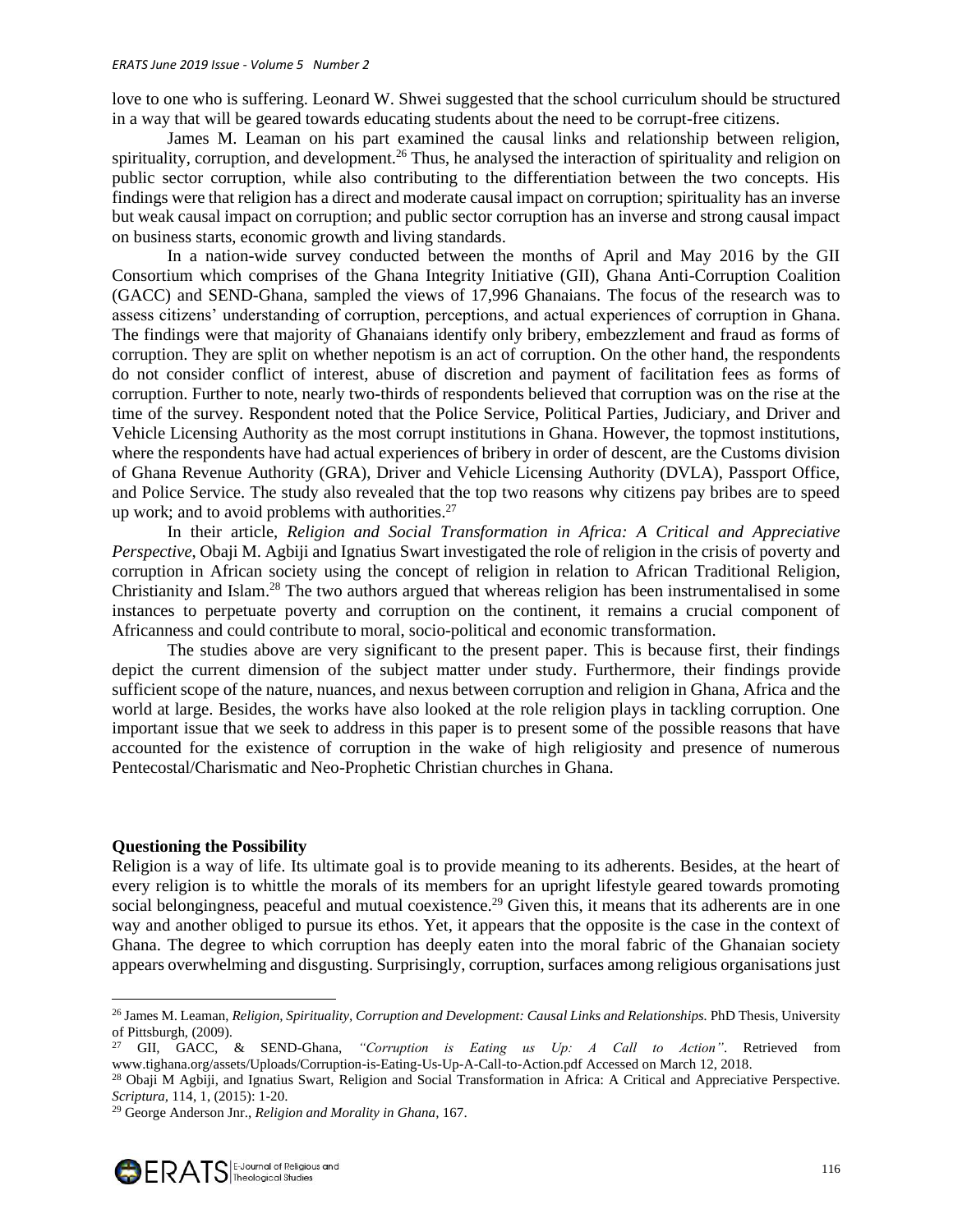as it is also common among academics, politicians, bureaucrats, the army, the police, and the judiciary. The question therefore is: what factors have accounted for this overwhelming situation in Ghana?

First, the paper argues that Christianity as expressed by majority of the Pentecostal/Charismatic and Neo-Prophetic churches in Ghana today focuses primarily on business, the search for niche, hegemony, materialism and wealth creation. Scholars such as Jonathan Kuwornu-Adjaottor,<sup>30</sup> George Anderson Jnr.<sup>31</sup> and others<sup>32</sup> corroborate this position. These scholars have shown that presently, majority of the Neo-Prophetic and Pentecostal/Charismatic pastors/prophets in Ghana are more interested in selling expensive religious products and services to religious consumers. Moreover, the pastors/prophets stress on the need for every church member to support God's work with his/her financial resources, and to become prosperous, instead of admonishing their members to eschew corrupt practices in their daily interactions. These teachings and demands from pastors/prophets seem to influence and put church members under pressure to be involved in practices that will help them to quickly accrue extra financial resources<sup>33</sup> to satisfy the demands from their pastors/prophets. One of such practices is bribery and corruption. In some cases, church members who hold leadership position at their work places use their status to syphon huge sums of money; and escalate prices of goods and services to their advantage so that they can contribute immensely to their churches.

Another possible factor that influences and fuels corruption in Ghana is poverty. Ghana's Sustainable Development Goals (SDG) is succinct on its first goal, which aims to; *end poverty in all its forms everywhere.*<sup>34</sup> Inferably, this goal suggests that poverty abounds among Ghanaians. It also suggests that when people are encumbered with poverty, there is a high tenacity for them to be easily influenced to engage in corrupt practices that will aid them to be able to earn a living. In Ghana today, it is common knowledge that whereas few people, such as pastors and politicians are very well-to-do, majority of the citizenry are unemployed, earn low wages and salary, heavily dependent, marginalized and deprived.<sup>35</sup> These situations make life very difficult and unbearable for majority of the citizenry. In order to make life bearable for themselves, majority of them engage in unjustifiable social vices such as armed robbery, internet fraud, kidnapping, blackmails, murder, bribery and corruption, and embezzlement of funds.<sup>36</sup>

Having underscored this, it can be contented that Pentecostal/Charismatic and Neo-Prophetic churches have not done much in helping to alleviating the poverty situation in the country. Rather, they appear to be demanding and extracting the little resources the adherents have. It is in light of situations such as the above that Julius Nyerere emphasised the need for the Christian church to be actively involved in the creation of a more just and equal society by spearheading the fight for a society which will enable every man and woman to live with dignity, well-being, work for the eradication of exploitation and for the sharing of wealth.<sup>37</sup> Given these indices, it can be argued that if Pentecostal/Charismatic and Neo-Prophetic churches and Ghana government provide the citizenry with their basic needs and comfort, and there is even distribution of the national cake, coupled with reasonable remuneration for workers, the tendency of having a zero or minimized or isolated cases of corruption will be high.

Christianity plays a good role in the moral foundations of a group of people.<sup>38</sup> Kwesi Wiredu has observed that morality in the strictest sense is universal and essential to human culture. It deals with the observance of rules for the harmonious adjustment of the interests of the individual to those of others in society.<sup>39</sup> Kwame Gyekye on his part has argued that the observance of the rules and norms emerge from

<sup>30</sup> Jonathan E. T. Kuwornu-Adjaottor, *Contemporary Prophetism in Kumasi,* 64.

<sup>31</sup> George Anderson Jnr., *Ghana's Neo-Prophetic Pentecostal/Charismatic Christianity,* 24.

<sup>32</sup> See Karen Lauterbach, Wealth and Worth: Pastorship and Neo-Pentecostalism in Kumasi, *Ghana Studies*, 9, (2006): 91-121; Albert Kafui Wuaku, Selling Krishna in Ghana's Religious Market: Proselytising Strategies of the Sri Radha Govinda Temple Community of Ghana. *Journal of Contemporary African Studies*. 30, 2, (2012): 335-357.

<sup>33</sup>Wraith and Simpkins as cited by Edet J. Tom, and Patrick O. Bamgboye, *The Role of Religion in Combating Corruption,* 136.

<sup>34</sup> Sustainable Development Goals, [https://sustainabledevelopment.un.org](https://sustainabledevelopment.un.org/) Accessed on February 26, 2019.

<sup>35</sup> George Anderson Jnr., *Fetish Priest/Priestesses Media Programmes,* 17-18.

<sup>36</sup> George Anderson Jnr., *Fetish Priest/Priestesses Media Programmes,* 17-18.

<sup>37</sup> Julius Nyerere, "The Church's Role in Society," in Parrat J. (Ed.). *A Reader in African Christian Theology,* 109-119. Cambridge University Press, (1997).

<sup>38</sup> See: George Anderson Jnr., *Religion and Morality in Ghana,* 165-168.

<sup>39</sup> Kwesi Wiredu, *"The Moral Foundations of an African Culture"*, 306.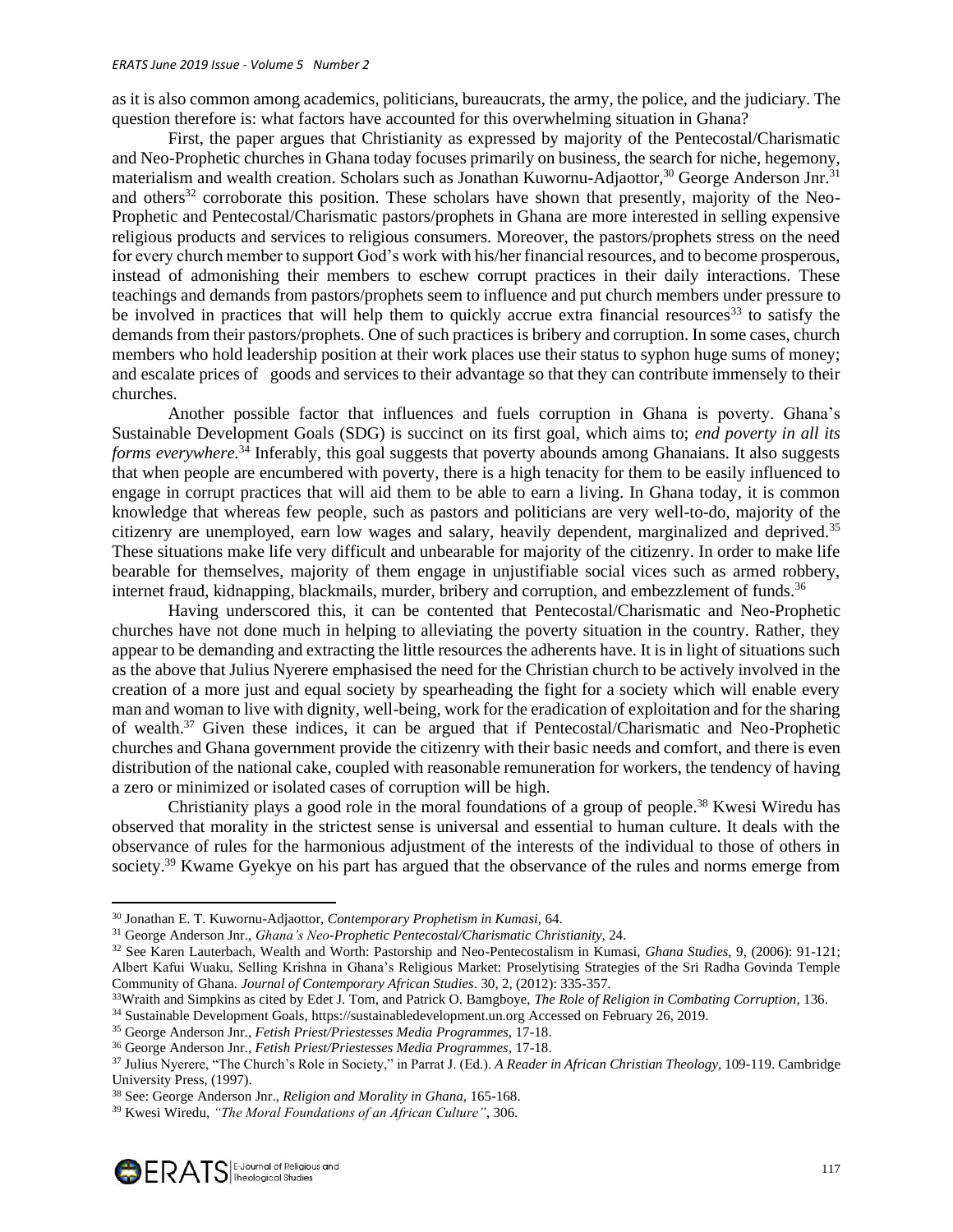and are anchored in people's beliefs about right and wrong conduct or character. For him, morality is social, and it arises out of the relations between individuals.<sup>40</sup> This means morality deals with the pursuance of right and acceptable human acts and avoidance of wrong human conducts. Nonetheless, it must be emphasised here that the ability of a moral agent/person to respectively pursue and avoid the right and wrong acts is operational on the moral agent's level of consciousness and state of the conscience. This means, it takes a person with an erroneous moral consciousness and conscience to perceive an unacceptable act to be acceptable, vice versa. This also suggests that the ethos of the society and a religious group to which that person belongs appears not to have any direct positive moral influence on that person's psychology and behaviour.

In fact, it has been observed by scholars such as John S. Mbiti,  $41$  Bolaji Idowu $42$  and others<sup>43</sup> that Africans are notoriously religious people. Kofi Asare Opoku for instance, has also maintained:

"The phenomenon of religion is so pervasive in the life of the Akan, and so inextricably bound up with their culture, that it is not easy to isolate what purely religious from other aspects of life. It may be said without fear of exaggeration that life in the Akan world is religion and religion is life". $44$ 

From the scholar's observation and the immediate quote above, one can argue that religion would automatically have a positive influence and the prowess to regulate the morality, shape the psychology, decision making and moral consciousness and conscience of Ghanaians. However, it is obvious that the opposite reflects in the lives of majority of Ghanaians. This therefore suggests that there seems to be a missing link between the moral values Christianity teaches its adherent and the application of those values in their daily engagements and interaction with corrupt practices. This missing link is the moral failure on the part of majority of Ghanaians' consciousness and conscience as they interact with corrupt practices. This means that in Ghana, Christian moral teachings such as truth telling, honesty, transparency among others seem not to have any positive influence on the lives of its adherents while they interact with corrupt practices.

#### **CONCLUSION AND RECOMMENDATION**

This paper sought to explore some of the possible reasons that have accounted for the high rate of corruption despite the high wake of religiosity and numerous Pentecostal/Charismatic and Neo-Prophetic Christian churches in Ghana. The paper was premised on the claim that statistically, 71.2% of Ghanaians profess Christianity, 17.6% profess Islam, and 5.2% are African Traditional adherents.

Given this statistical index, one expects to see corrupt-free practices in the country. Yet, the opposite case exists. This led to the question: what could be the possible reason(s) why corruption is said to be ubiquitous in a country characterised by religious people and abundance of religion? In the final analysis, the paper showed that at present, Christianity as expressed by Pentecostal/Charismatic churches in Ghana focuses on prosperity and wealth which leads to corruption; poverty abounds, and there is a moral failure on the part of majority of Ghanaians' consciousness and conscience as they interact with corrupt practices.

Based on the arguments above, it is recommended that whereas majority of Ghanaians cannot do away with Christianity since it provides meaning to their life and solves their existential problems; Ghanaian religious adherents and religious leaders should practice and live according to the ethos of their religions. In other words, religious people must be advocates and ambassadors of zero tolerance for corruption in Ghana. This has the grave potential to transforming the country. Further to note, Pentecostal/Charismatic Christianity should focus on awakening and shaping the moral conscience and consciousness and morality of Ghanaians on corrupt practices; instead of fostering unhealthy religious

<sup>40</sup> Kwame Gyekye, *African Cultural Values,* 55.

<sup>41</sup> John S. Mbiti, *African Religions and Philosophy*, 1.

<sup>42</sup> Bolaji E. Idowu, *Olodumare,* 146.

<sup>43</sup> Geoffrey Parrinder, *Religion in Africa*, 28–29; George Anderson Jnr, *Religion and Morality in Ghana,* 162.

<sup>44</sup> Kofi Asare Opoku, *Aspects of Akan Worship*, 286.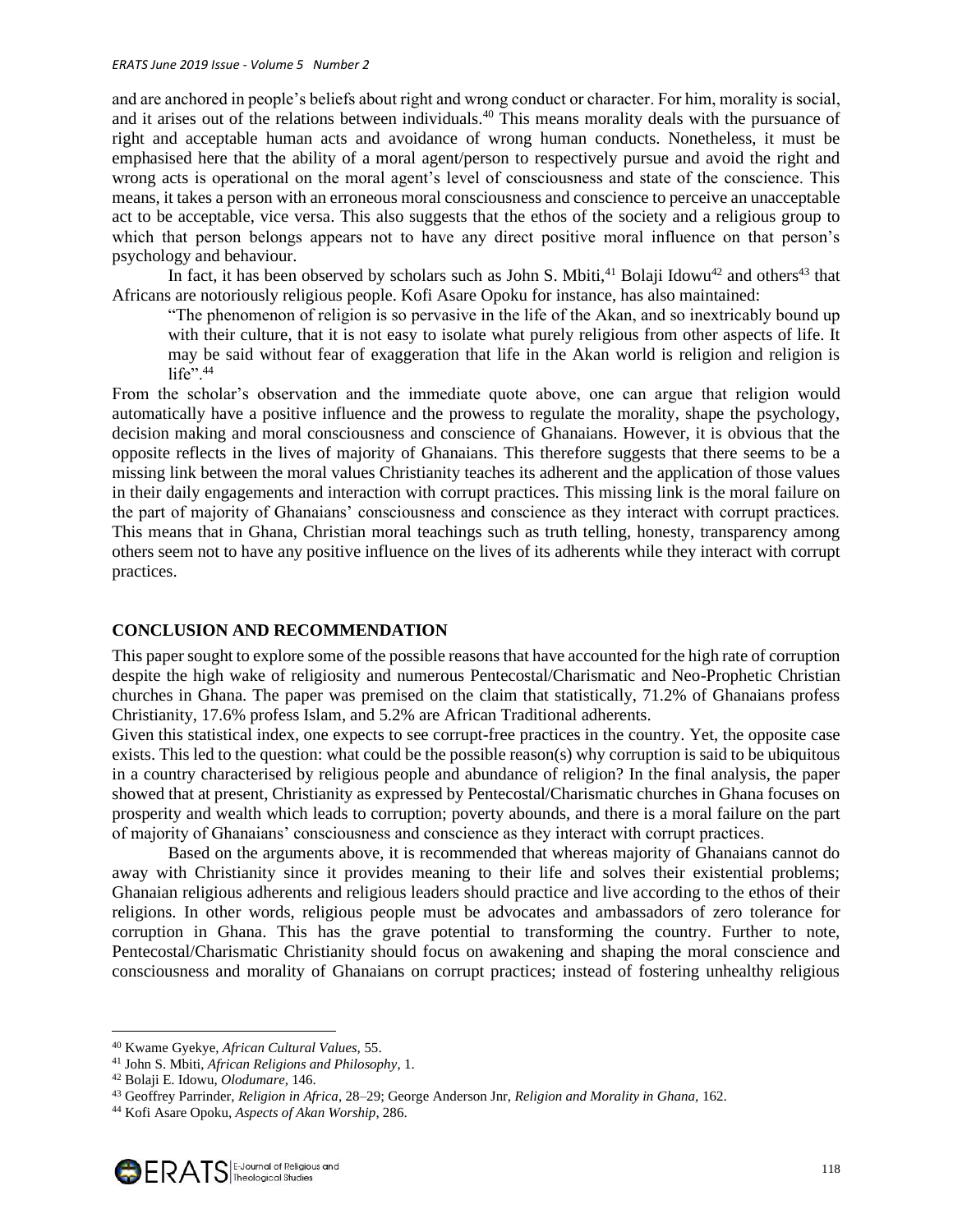competition, commercialisation of religious products and services, search for patronage and hegemony, and the display of supernatural power and wealth in Ghana's religious market.

In fact, if it is the case that Africans including Ghanaians are said to be notoriously religious people, then all hands must be on board to perceive and treat corruption as an enemy and social canker that must not be given a place in the country. Thus, our religious disposition must reflect in every domain of our lives as Africans and Ghanaians so that corruption will be history.

# **BIBLIOGRAPHY**

- Agbiji, Obaji M., & Swart, Ignatius. Religion and Social Transformation in Africa: A Critical and Appreciative Perspective. *Scriptura,* 114, 1, (2015): 1-20.
- Agbodohu, William & Churchill, Ransford Q. Corruption in Ghana: Causes, Consequences and Cures. *International Journal of Economics, Finance and Management Sciences,* 2, 1, (2014): 92-102. doi: 10.11648/j.ijefm.20140201.2
- Anderson Jnr, George. Fetish Priest/Priestesses Media Programmes: Examining their Effects on the Youth in Ghana, *Journal of Philosophy, Culture and Religion,* 9, 1, (2015): 15-28.
- Anderson Jnr, George. Ghana's Neo-Prophetic Pentecostal/Charismatic Christianity: Future Prospects, *ERATS,* 1, 1, (2019):16-27.
- Anderson Jnr., George. Religion and Morality in Ghana: A Reflection. *Global Journal of Arts Humanities and Social Sciences*, 1, 3, (2013): 162-170.
- Boifio, Jessica Naa Ahiney. "The Battle is the Lord's": Religion as a Tool for Political Branding in Ghana's Fourth Republic. BSc in Business Administration Dissertation, Ashesi University College, (2014).
- Crawford, Robert. *What is Religion?* London, New York: Routledge, (2002).
- Edet J. Tom, & Patrick O. Bamgboye, The Role of Religion in Combating Corruption: The Nigerian Experience. *International Journal of Social Sciences,* 11, 2, (2017): 128-142.
- Ennin, Paul Saa-Dade, The Role of Religious Institutions in Governance in Africa: The Case of the Ghana Catholic Bishops' Conference. MPhil Thesis, University of Ghana, Legon, (2015).
- Gedzi, Victor S. *Principles and Practices of Dispute Resolution in Ghana: Ewe and Akan Procedure on Females' Inheritance and Property Rights*. Maastricht: Shaker Publishing, (2009).
- Ghana Statistical Service. 2010 *Population and Housing Census: Summary Report of Final Results*. Accra: Ghana Statistical Service, (May, 2012).
- Gifford, Paul. *African Christianity: Its public role*. London: Hurst & Co. (1998).
- GII, GACC, & SEND-Ghana. *"Corruption is Eating us Up: A Call to Action"*. Retrieved from [www.tighana.org/assets/Uploads/Corruption-is-Eating-Us-Up-A-Call-to-Action.pdf](http://www.tighana.org/assets/Uploads/Corruption-is-Eating-Us-Up-A-Call-to-Action.pdf) Accessed on March 12, 2018.
- GRECO, « Questionnaire sur les incriminations prévues par la Convention sur la corruption » (STE 173), son Protocole additionnel (STE 191) et le Principe directeur 2 (PDC ») adopté par le GRECO lors de sa 29 ème réunion plénière (Strasbourg, 19-23 Juin 2006).
- Gyekye, Kwame. *African Cultural Values: An Introduction*. Accra: Sankofa Publishing Company, (1996).
- Hope, Kempe R. Corruption and Development in Africa. In K.R. Hope & B. Chikulo (Eds), *Corruption and Development in Africa: Lessons from Country Case Studies* (pp. 17-39). New York: St. Martin's Press, (2000).
- Idowu, Bolaji E. *Olodumare: God in Yoruba Belief*. London: Longmans Group Ltd, (1962).
- Kothari, Cartik R. *Research Methodology: Methods and Techniques,* (2nd rev. ed.). New Delhi: New Age International Publishers, (2004).
- Kuwornu-Adjaottor, Jonathan E. T. Contemporary Prophetism in Kumasi: A Sociocultural and Theological Assessment. *Herald Journal of Education and General Studies*, 2, 1, (2013): 62-68.
- Lauterbach, Karen. Wealth and Worth: Pastorship and Neo-Pentecostalism in Kumasi, *Ghana Studies*, 9, (2006): 91-121.
- Leaman, James M. *Religion, Spirituality, Corruption and Development: Causal Links and Relationships.*  PhD Thesis, University of Pittsburgh, (2009).